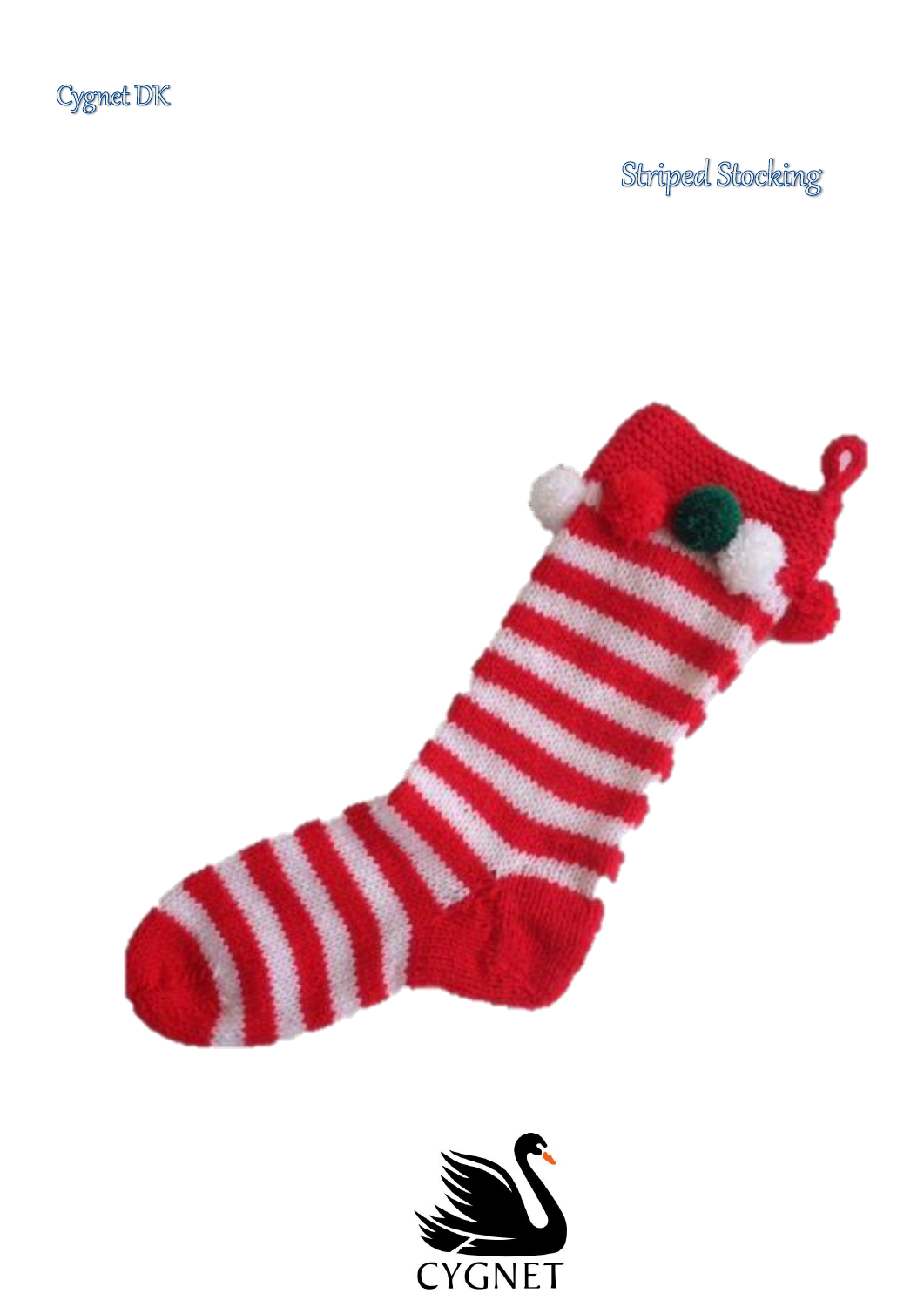1 x 100g ball Cygnet DK in Red 1206

1 x 100g ball Cygnet DK in White 208

Oddment of Cygnet DK in Emerald 377 for pom poms

| <b>Needles</b>      | <b>Tension</b>                                                                                                                                                                                                |
|---------------------|---------------------------------------------------------------------------------------------------------------------------------------------------------------------------------------------------------------|
| Needles size 4.00mm | 22 st measure 10cm in width<br>using DK and 4.00mm<br>needles.<br>Tension is not of great<br>importance in this particular<br>project as long as you don't<br>mind a slight variation in the<br>finished size |

#### **Abbreviations**

pm = place marker. Skpo = slip 1, knit 1,pas slipped stitch over.

# **Stocking Instructions**

With 4.00 mm needles and **RED** cast on 53 sts.

Work 20 rows garter stitch. ( every row knit )

# Join **WHITE**

**Change to stocking stitch (Carry yarn not in use neatly up side of work )** 

Work in stripes of 4 rows **WHITE** and 4 rows **RED**

**When you have worked 13 stripes in total.**

### **Divide for heel.**

 Knit 13 ( for first half of heel ) slip next 27 sts onto a stitch holder ( for instep ) slip rem 13

sts onto a second stitch holder ( for second half of heel )

**First half of heel**. Return to first set of 13sts on needle, join in **RED** and proceed as follows.

Row 1. (WS ) Sl 1 p12.

Row 2. Knit. Repeat these 2 rows 6 times more, then work row 1 once more.

### **Turn heel.**

Row 1 (RS ) k2, ssk,k1, turn, Row 2. Sl1, P3, turn, Row 3. K3, ssk, K1, Turn Row 4, Sl 1, P4, turn. Row 5, k4, ssk, K1, turn. Row 6. Sl 1, P5, Row 7. K5, ssk, K1, Turn

Row 8, Sl1, P6, turn, Row 9, K6, ssk, K1. Row 10. Sl 1, P7. Break yarn and place remaining 8 sts onto a holder.

# **Second Half of heel.**

With RS facing place 13 sts held for second half of heel on larger needle, Join in **RED**

Row 1. Purl.

Row 2. SL 1. K 12.

Rep these 2 rows 7 more times,

Turn Heel.

Row 1.( WS ) P2, P2tog, P1. Turn,